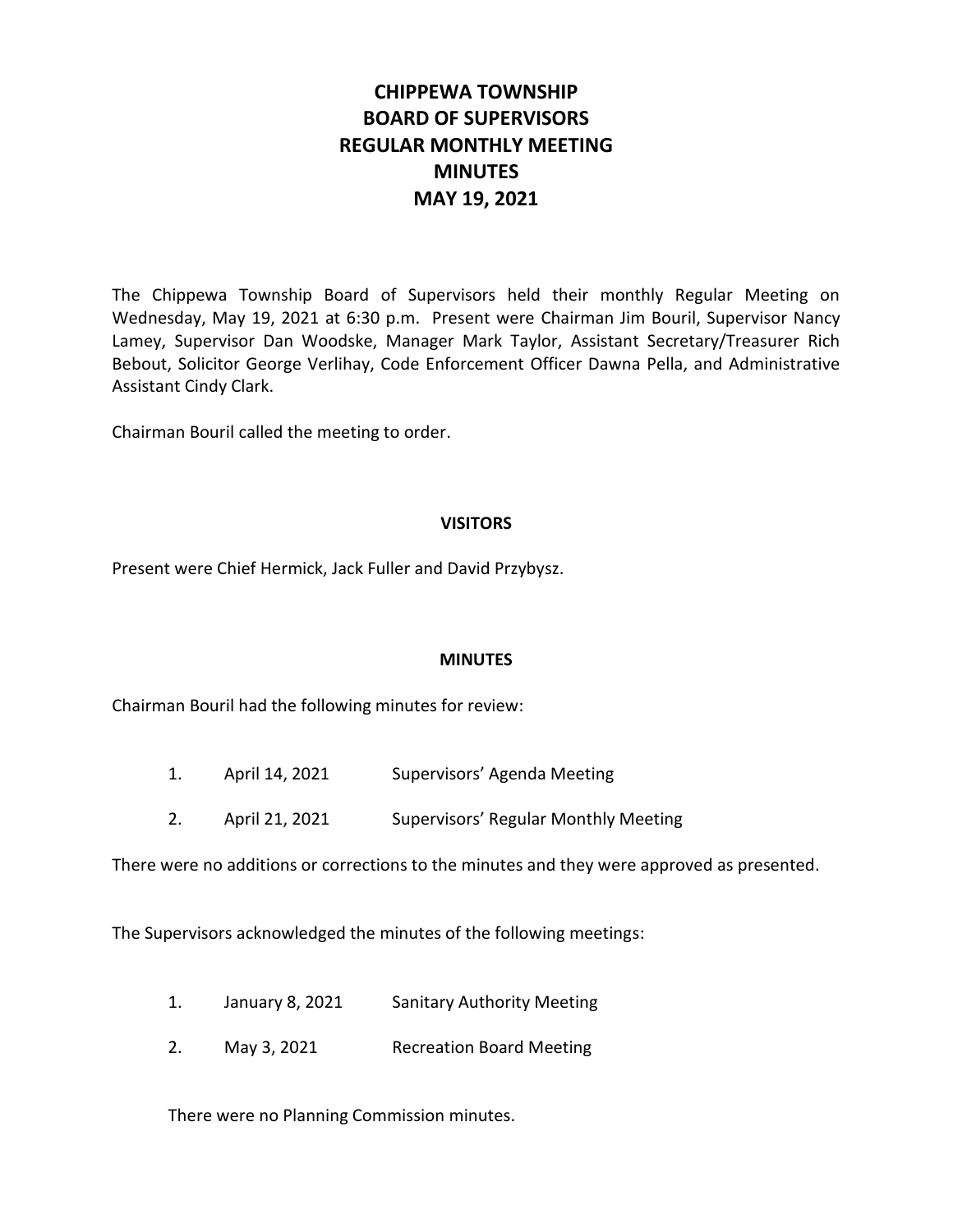#### **ITEMS TO BE ACTED ON**

The following items were presented:

1. Contes Plan:

Manager Mark Taylor explained that this driveway off of Lakeview was recommended for approval by the Planning Commission.

**MS. LAMEY MOVED TO APPROVE** the Contes Plan. Mr. Woodske seconded the motion and with no further discussion, the motion carried.

- 2. Chippewa Trails #1, Lot 1:
- 3. Chippewa Trails #2, Lot 56:

Manager Taylor explained that these lots need to be separate units and he said that the Planning Commission has already recommended approval.

**MS. LAMEY MOVED TO APPROVE** lots 1 and 56 in Chippewa Trails. Mr. Woodske seconded the motion and with no further discussion, the motion carried.

#### 4. Chippewa Township Ordinance No. 261:

Solicitor Verlihay advertised this and it was added to the agenda. It has been reviewed. Manager Taylor said that it is ready to be acted on if the Supervisors wish to act on it tonight.

**MR. WOODSKE MOVED TO APPROVE** Ordinance 261. Ms. Lamey seconded the motion and with no further discussion the motion carried.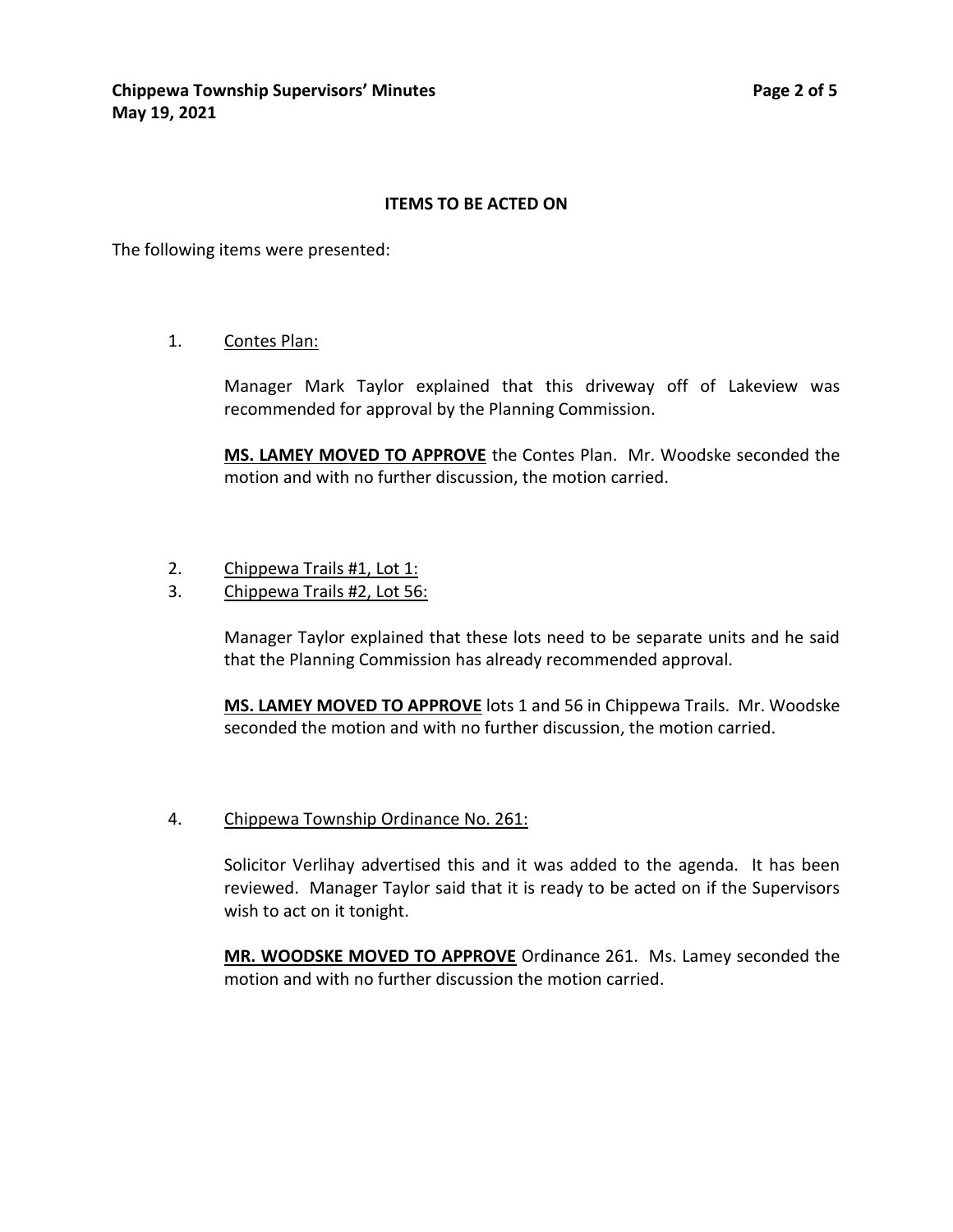#### **REPORTS**

Mr. Bouril had the following April reports for review:

- 1. Financial
- 2. Police Department
- 3. Road Department
- 4. Tax
- 5. Real Estate Tax
- 6. Zoning
- 7. Code Officer
- 8. Fire

#### **MANAGER'S REPORT**

Manager Taylor had the following items for discussion:

#### 1. Computax Software for Tax Collection:

Manager Mark Taylor has been having discussions with Tax Collector Linda Rawding. The person used by the area tax collectors was no longer goind to offer support for the software, but now he may sell the support aspect to someone. The tax collectors are still planning to meet in June concerning this.

#### 2. CHP Grant:

Manager Mark Taylor said this could save the Township money and we have an officer who may be retiring in November so he feels we should look into this. He said if something does not work well for us we do not have to accept the grant. The deadline was discussed.

**MR. WOODSKE MOVED TO PROCEED** and work on getting the CHP grant. Ms. Lamey seconded the motion and with no further discussion the motion carried.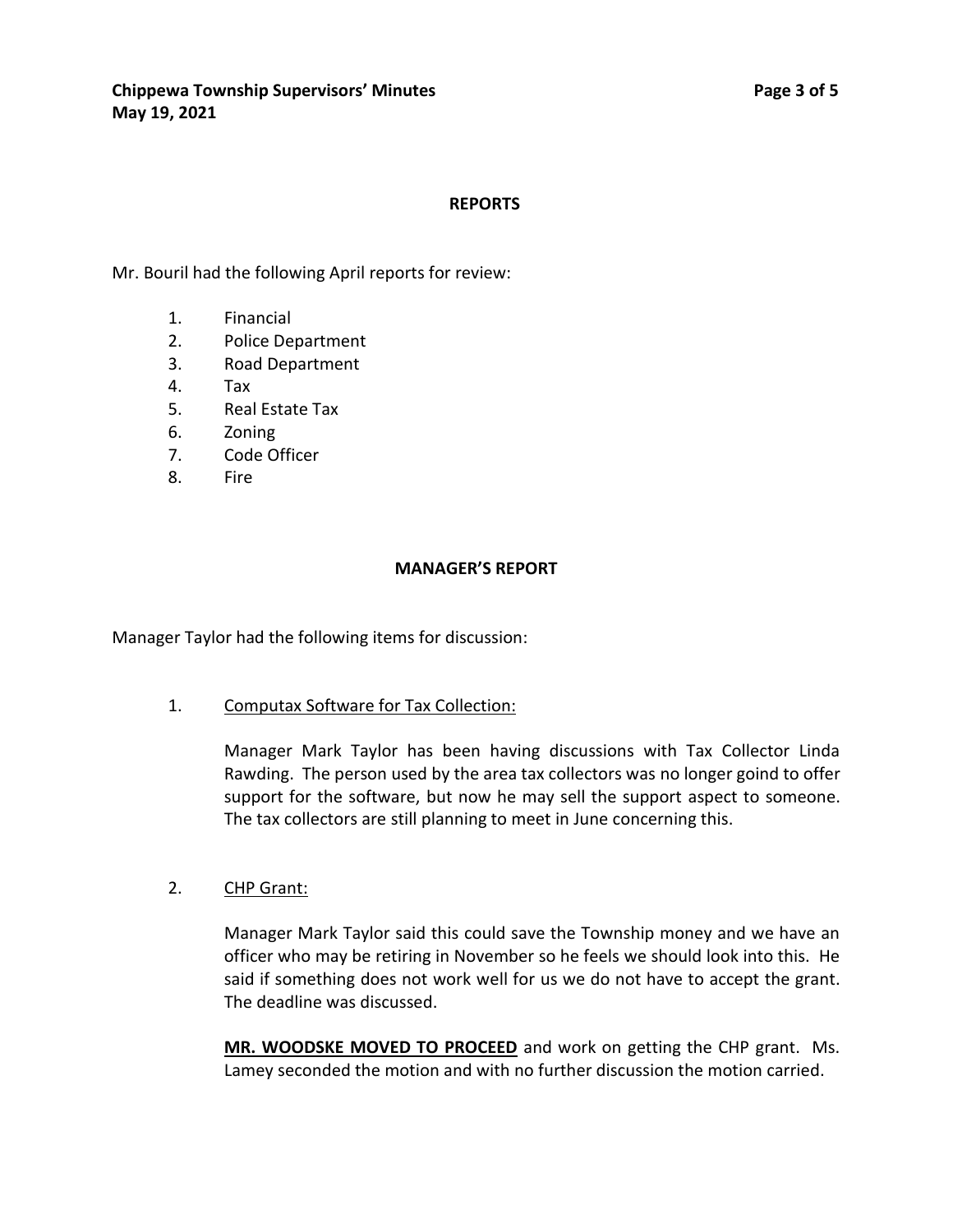#### 3. Musco Lighting for Wright Field:

Recreation Director Lauren Doyle had provided a list of groups who would benefit from lights at the field. COVID relief money was discussed. He said two communities in West Virginia have currently used it.

**MR. WOODSKE MOVED TO MOVE AHEAD** with purchasing lights for Wright Field. Ms. Lamey seconded the motion and after some further discussion on the costs for this, and a possibly time line, the motion carried.

## 4. Recognition of Bob Amalia at Chippewa Park:

Chairman Bouril said a petition was signed in favor of naming a field for Bob Amalia and explained how this was requested.

**MR. WOODSKE MOVED TO HAVE A FORMAL RECOGNITION FOR BOB AMALIA** at Chippewa Park. Ms. Lamey seconded the motion and there was discussion on this.

Chairman Bouril said that speaking for himself at this time and not for the Board of Supervisors. He feels that Bob Amalia was a terrific person and coach and did a lot for the students, but as a Chippewa Township Supervisor he is a representative of the Township on this matter. He said he would like to see input from the school and the Legion. He said the Township provided the field to use. He said the school was more a part of this. He said that we have not in the past named things after others who did lots of things for the Township. He said there were people who dedicated a great deal of time to the Township or to our Recreation programs for over 30 year time spans, but never had anything in the Township named after them. He wondered if naming something after Bob Amalia would we slight those people. He feels the Township can recognize him in some way without naming a field after him. He is not personally in favor of this. Ms. Lamey and Mr. Woodske agreed with Chairman Bouril. Mr. Woodske also said the Township should get input from the school district or the baseball association.

The vote was held after the discussion, and the motion did not pass. There were three no votes.